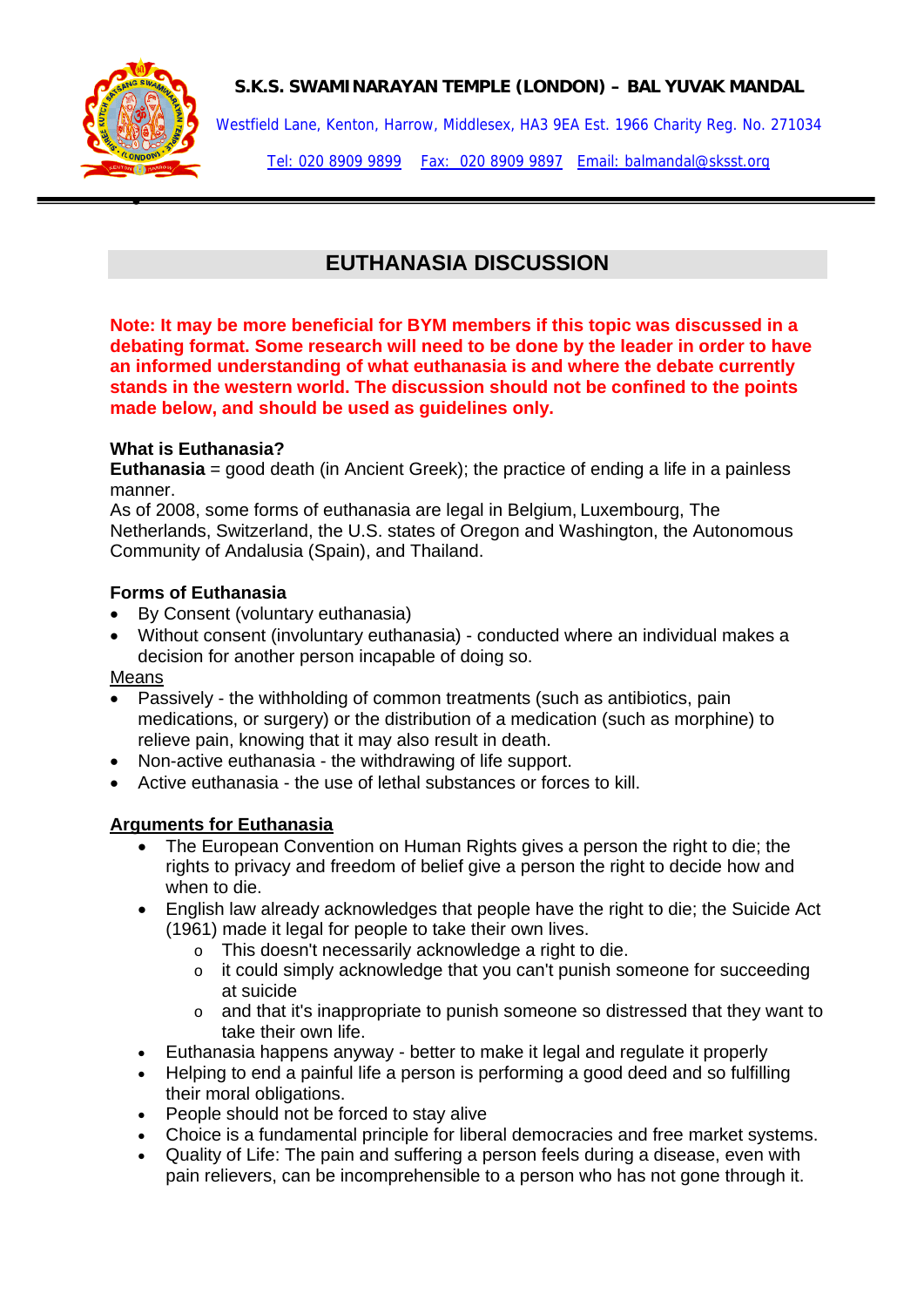# **S.K.S. SWAMINARAYAN TEMPLE (LONDON) – BAL YUVAK MANDAL**



Westfield Lane, Kenton, Harrow, Middlesex, HA3 9EA Est. 1966 Charity Reg. No. 271034

Tel: 020 8909 9899 Fax: 020 8909 9897 Email: balmandal@sksst.org

Even without considering the physical pain, it is often difficult for patients to overcome the emotional pain of losing their independence.

• Economic costs and human resources: Today in many countries there is a shortage of hospital space. The energy of doctors and hospital beds could be used for people whose lives could be saved instead of continuing the life of those who want to die which increases the general quality of care and shortens hospital waiting lists. It is a burden to keep people alive past the point they can contribute to society, especially if the resources used could be spent on a curable ailment.

# **Arguments against euthanasia**

- Euthanasia is against the word and will of God
- Voluntary euthanasia is the start of a slippery slope that leads to involuntary euthanasia and the killing of people who are thought undesirable
- Accepting euthanasia accepts that some lives (those of the disabled or sick) are worth less than others
- Euthanasia affects other people's rights, not just those of the patient
- Allowing euthanasia will lead to less good care for the terminally ill
	- o Allowing euthanasia undermines the commitment of doctors and nurses to saving lives
	- o Euthanasia may become a cost-effective way to treat the terminally ill
	- o Euthanasia undermines the motivation to provide good care for the dying, and good pain relief
- Euthanasia exposes vulnerable people to pressure to end their lives
	- o Moral pressure on elderly relatives by selfish families
	- o Moral pressure to free up medical resources
	- o Patients who are abandoned by their families may feel euthanasia is the only solution
- Euthanasia is against the word and will of God
	- $\circ$  To kill oneself, or to get someone else to do it for us, is to deny God, and to deny God's rights over our lives and his right to choose the length of our lives and the way our lives end.
- Dying is just one of the tests that God sets for human beings, and that the way we react to it shows the sort of person we are, and how deep our faith and trust in God is.
- Proper palliative care makes euthanasia unnecessary
	- o Palliative care is physical, emotional and spiritual care for a dying person when cure is not possible. It includes compassion and support for family and friends.
	- $\circ$  Competent palliative care may well be enough to prevent a person feeling any need to contemplate euthanasia.
	- o The key to successful palliative care is to treat the patient as a person, not as a set of symptoms, or medical problems.
	- o The World Health Organisation states that palliative care affirms life and regards dying as a normal process; it neither hastens nor postpones death; it provides relief from pain and suffering; it integrates the psychological and spiritual aspects of the patient.
- A doctor should not accept a patient's request for euthanasia since this will cause the soul and body to be separated at an unnatural time. The result will damage the karma of both doctor and patient.